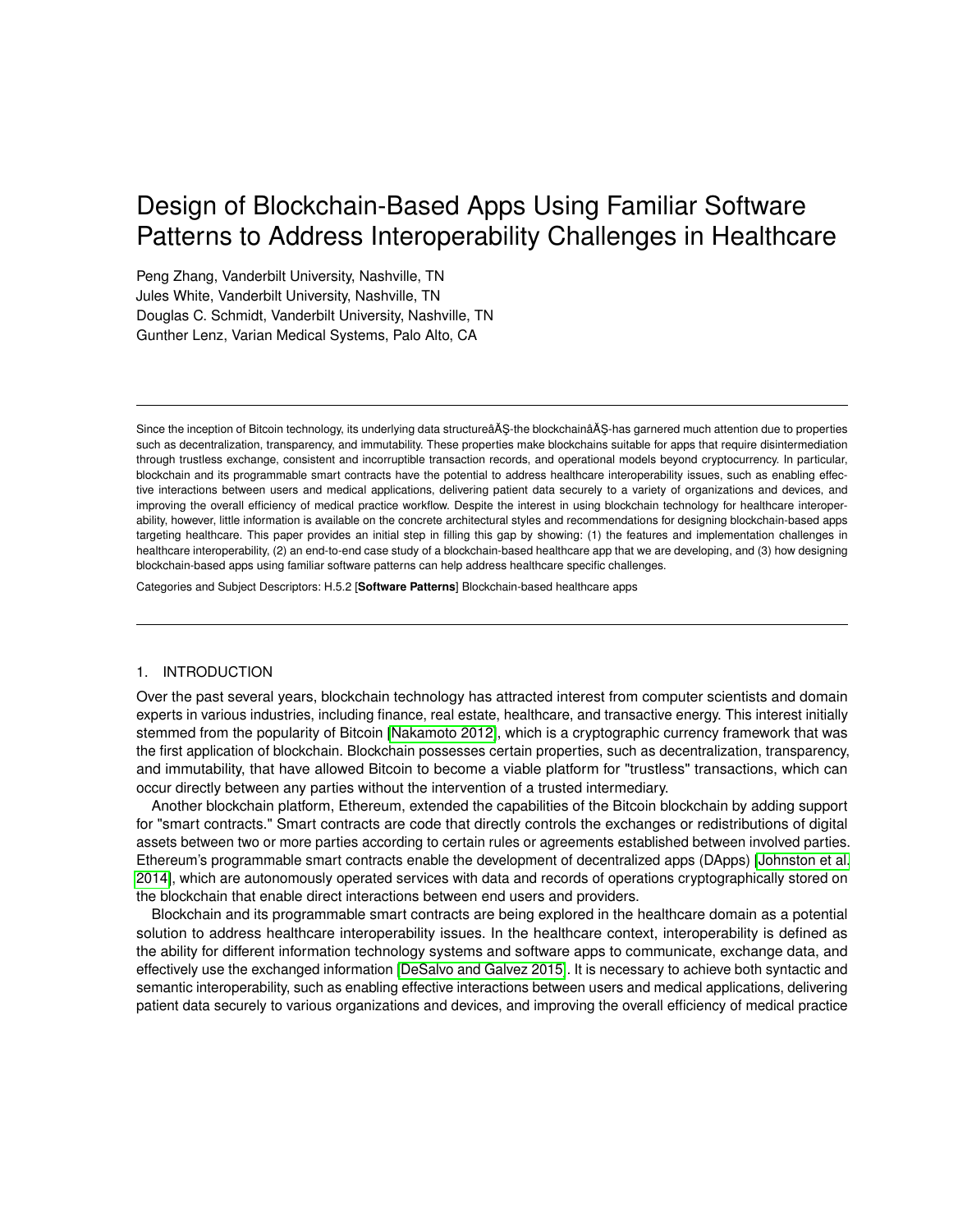workflow. Despite the interest in using blockchain technology for healthcare, however, little information is available on the concrete approaches for designing blockchain-based apps targeting healthcare solutions.

This paper focuses on addressing this unexplored research topic, namely, designing blockchain-based healthcare apps using familiar software patterns to modularize and facilitate their extensibility thus mitigate certain interoperability challenges in healthcare.

Often, developers only understand how to apply certain software design techniques to certain problems. These techniques are difficult to apply to a broader range of problems. Design patterns provide general solutions, documented in a format that doesnâ $\Delta z$ t require specifics tied to a particular problem. In addition, these patterns allow developers to communicate using well-known, well-understood names for software interactions. Common design patterns can be improved over time, making them more robust than ad-hoc designs. By learning how to apply these patterns to blockchain-based DApps, developers can more quickly adapt to the emerging paradigm of blockchain and produce more robust healthcare solutions using it.

The remainder of this paper is organized as follows: Section 2 gives an overview of the blockchain technology and the Ethereum framework–an open-source blockchain implementation; Section 3 outlines key challenges regarding healthcare interoperability faced by blockchain-based apps; Section 4 provides an end-to-end case study of a blockchain-based healthcare app we are developing and describes four blockchain-related versions of familiar software patterns applied to address interoperability requirements as well as key concerns regarding these designs; Section 5 summarizes existing research related to our work; and Section 6 presents concluding remarks and summarizes our future work on applying blockchain technologies in the healthcare domain.

#### 2. OVERVIEW OF BLOCKCHAIN AND ITS ROLE IN HEALTHCARE APPS

This section gives a general overview of blockchain and the open-source Ethereum implementation that provides additional support for smart contracts, which are computer protocols that enable different types of decentralized apps beyond cryptocurrencies. The general blockchain overview is followed by a discussion of Solidity, which is a programming language used to write Ethereum smart contracts.

## <span id="page-1-1"></span>2.1 Overview of Blockchain

A blockchain is a decentralized computing architecture that maintains a growing list of ordered transactions grouped into blocks that are continually reconciled to keep information up-to-date, as shown in Figure [1.](#page-1-0) Only



<span id="page-1-0"></span>Fig. 1. Blockchain Structure: a Continuously Growing List of Ordered and Validated Transactions

one block can be added to the blockchain at a time. Each block is mathematically verified (using cryptography) to ensure that it follows in sequence from the previous block. The verification process is called "mining" or *Proof of Work* [\[Nakamoto 2012\]](#page-12-0), which allows network nodes (also called "miners") to compete to have their block be the next one added to the blockchain by solving a computationally expensive puzzle. The winner then announces the solution to the entire network to gain a mining reward paid via cryptocurrency. The mining process combines cryptography, game theory, and incentive engineering to ensure that the network reaches consensus regarding each block in the blockchain and that no tampering occurs in the transaction history. All transaction records are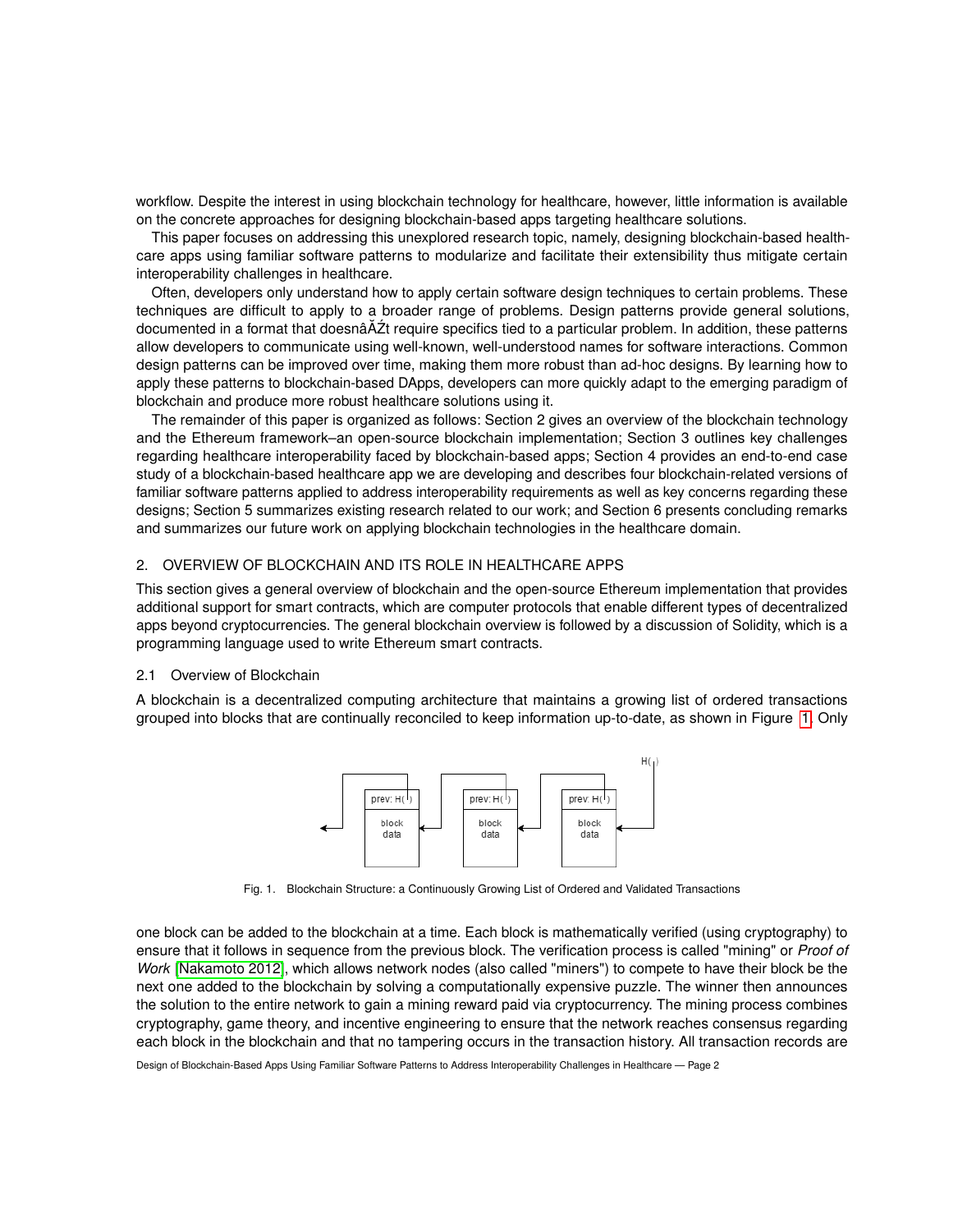kept in the blockchain and are shared with all network nodes. This decentralized process ensures properties of transparency, incorruptibility, and robustness (since there is no single point of failure).

In the Bitcoin application, blockchain serves as a public ledger for all cryptocurrency transactions in bitcoins to promote trustless financial exchanges between individual users, securing all their interactions with cryptography. The Bitcoin blockchain has limitations, however, when supporting different types of applications involving contracts, equity, or other information, such as crowdfunding, identity management, and democratic voting registry [\[Buterin](#page-12-3) [2014\]](#page-12-3). To address the needs for a more flexible framework, Ethereum was created as an alternative blockchain, giving users a generalized trustless platform that can run smart contracts.

The Ethereum blockchain is a distributed state transition system, where state consists of accounts and state transitions are direct transfers of value and information between accounts. Two types of accounts exist in Ethereum: (1) *externally owned accounts* (EOAs), which are controlled via private keys and only store Ethereum's native value-token "ether" and (2) *smart contract accounts* (SCAs) that are associated with contract code and can be triggered by transactions or function calls from other contracts [\[Buterin 2014\]](#page-12-3).

To protect the blockchain from malicious attacks and abuse (such as distributed denial of service attacks in the network or hostile infinite loops in smart contract code), Ethereum also enforces a payment protocol, whereby a fee (in terms of "gas" in the Ethereum lexicon) is charged for memory storage and each computation executed in a contract or transaction. These fees are collected by miners who verify, execute, propagate transactions, and then group them into blocks.

As in the Bitcoin network, the mining rewards provide an economic incentive for users to devote powerful hardware and electricity to the public Ethereum network. In addition, transactions have a gas limit field to specify the maximum amount of gas that the sender is willing to pay for. If gas used during transaction execution exceeds this limit, computation is stopped, but the sender still has to pay for the performed computation. This protocol also protects senders from completely running out of funds.

#### 2.2 Overview of Solidity

Ethereum smart contracts can be built in a Turing-complete programming language, called Solidity [\[Foundation](#page-12-4) [2015b\]](#page-12-4). This contract language is compiled by the Ethereum Virtual Machine (EVM), which enables the Ethereum blockchain to become a platform for creating decentralized apps (DApps) that provide promising solutions to healthcare interoperability challenges. Solidity has an object-oriented flavor and is intended primarily for writing contracts in Ethereum.

A "class" in Solidity is realized through a "contract," which is a prototype of an object that lives on the blockchain. Just like an object-oriented class can be instantiated into a concrete object at runtime, a contract may be instantiated into a concrete SCA by a transaction or a function call from another contract. At instantiation, a contract is given a uniquely identifying address, similar to a reference or pointer in C/C++-like languages, with which it can then be called.

Contracts may contain persistent state variables that can be used as data storage and functions that interact with the states. Although one contract can be instantiated into many SCAs, it should be treated as a singleton to avoid storage overhead. After a contract is created, its associated SCA address is typically stored at some place (*e.g.*, a configuration file or a database) and used by an app to access its internal states and functions.

Solidity supports multiple inheritance and polymorphism. When a contract inherits from one or more other contracts, a single contract is created by copying all the base contracts code into the created contract instance. Abstract contracts in Solidity allow function declaration headers without concrete implementations. They cannot be compiled into a SCA but can be used as base contracts. Due to Solidity contracts' similarity to C++/Java classes, many familiar software patterns can be applied to smart contracts to address various design challenges, as described next.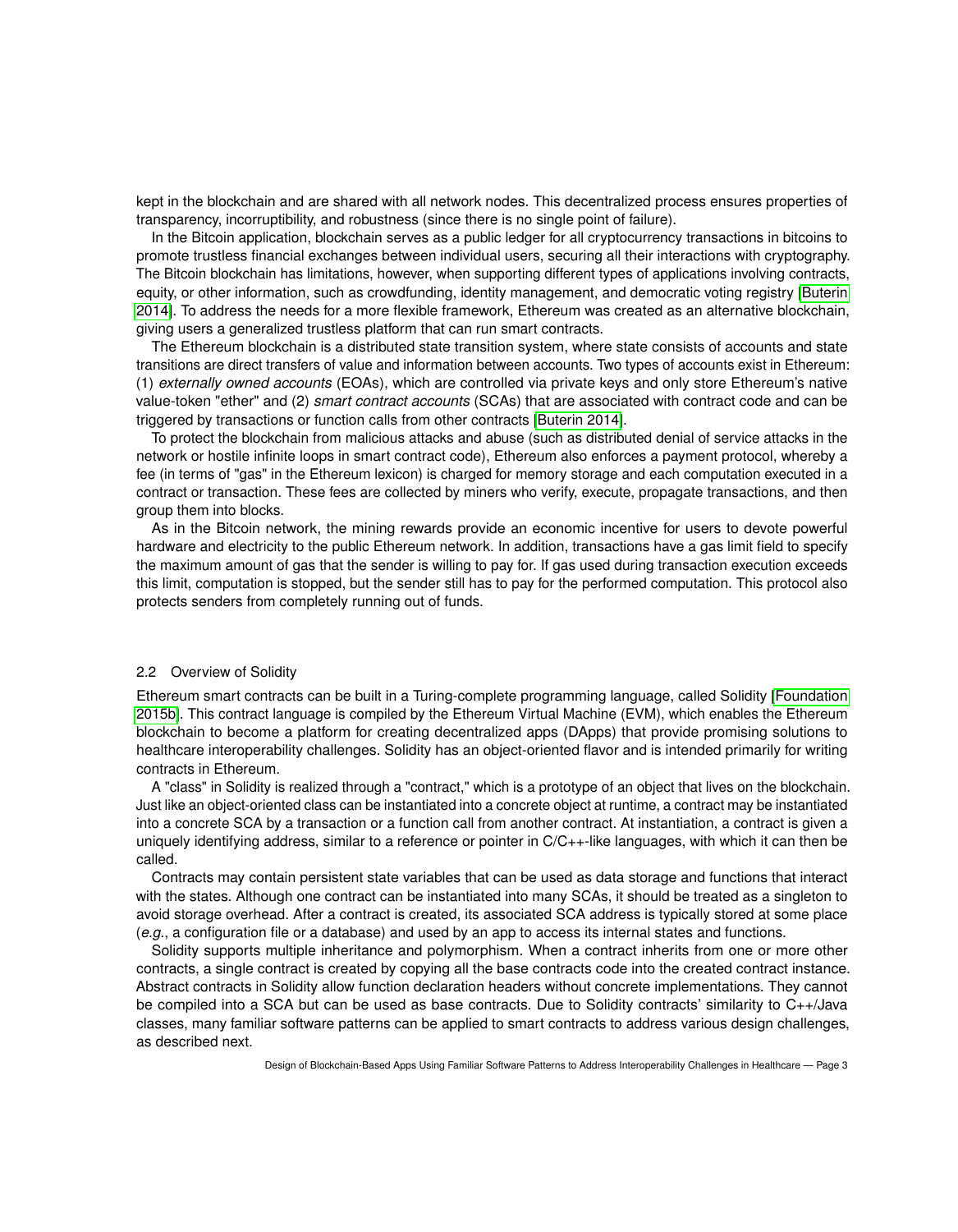# 3. HEALTHCARE INTEROPERABILITY CHALLENGES FACED BY BLOCKCHAIN-BASED APPS

Many research and engineering ideas have been proposed to apply blockchains to healthcare and implementation attempts are underway [\[Ekblaw et al.](#page-12-5) 2016; [Peterson et al.](#page-13-0) 2016; [Porru et al.](#page-13-1) 2017; [Bartoletti and Pompianu 2017\]](#page-12-6). Few published studies, however, have addressed software design considerations needed to implement blockchainbased healthcare apps effectively. While it is crucial to understand the fundamental properties that blockchains possess, it is also important to apply solid software engineering practices when programming a blockchain to minimize software maintenance effort via code modularity and extensibility, especially in the fast-growing and highly demanding healthcare domain. This section summarizes key interoperability challenges in healthcare faced by blockchain-based apps, focusing on four aspects: app evolvability, costly storage on blockchain, healthcare information privacy, and scalability.

## 3.1 Evolvability Challenge: Maintaining Evolvability While Minimizing Integration Complexity

Many apps are written with the assumption that data is easy to change. In a blockchain app, however, data is difficult to modify en masse and its change history is immutable. A critical design consideration when building blockchain apps for healthcare is thus ensuring that the data written into blockchain contracts are designed to facilitate evolution where needed. Although evolution must be supported, healthcare data must often be accessible from a variety of deployed systems that cannot easily be changed over time. App evolvability should therefore be designed in a way that is loosely coupled and minimizes the usability impact of evolution on the clients that interact with data in the blockchain. Section [4.2.1](#page-5-0) shows how using the *Abstract Factory* pattern can facilitate evolution, while minimizing the impact on dependent clients, focusing on a specific evolution challenge involving entity creation and management of healthcare participants.

## 3.2 Storage Challenge: Minimizing Data Storage Requirements

Healthcare apps can serve thousands or millions of participants, which may incur enormous overhead when *large* volumes of data are stored in a blockchain–particularly if data normalization and denormalization techniques are not carefully considered. Not only is it costly to store these data, but data access operations may also fail if/when the cost exceeds the Ethereum gas limit discussed in Section [2.1.](#page-1-1) An important design consideration for blockchain-based healthcare apps is thus to minimize data storage requirements yet provide sufficient flexibility to manage individual health concerns. Section [4.2.2](#page-7-0) shows how to design smart contracts with the *Flyweight* pattern to ensure unique account creation and maximize sharing of common intrinsic data across accounts while still allowing extrinsic data to vary in individual accounts.

## 3.3 Privacy Challenge: Balancing Interoperability with Privacy Concerns

The US Office of the *National Coordination for Health Information Technology* (ONC) has outlined basic technical requirements for achieving interoperability [\[ONC 2014\]](#page-13-2). These requirements include identifiability and authentication of all participants, ubiquitous and secure infrastructure to store and exchange data, authorization and access control of data sources, and the ability to handle data sources of various structures. Blockchain technologies are emerging as promising and cost-effective means to meet some of these requirements due to their inherent design properties, such as secure cryptography and a resilient peer-to-peer network. Likewise, blockchain-based apps can benefit the healthcare domain via their properties of asset sharing, audit trails of data access, and pseudo-anonymity for user information protection, which are essential for improving healthcare interoperability.

Although there are substantial potential benefits to interoperability and availability of storing patient data in the blockchain, there are also significant risks due to the transparency of blockchain. In particular, even when encryption is applied it is still possible that the current encryption techniques may be broken in the future or that vulnerabilities in the encryption implementations used may lead to private information potentially being decryptable in the future. Section [4.2.3](#page-8-0) shows how designing a blockchain-based app using the *Proxy* pattern can facilitate interoperability while keeping sensitive patient data from being directly encoded in the blockchain.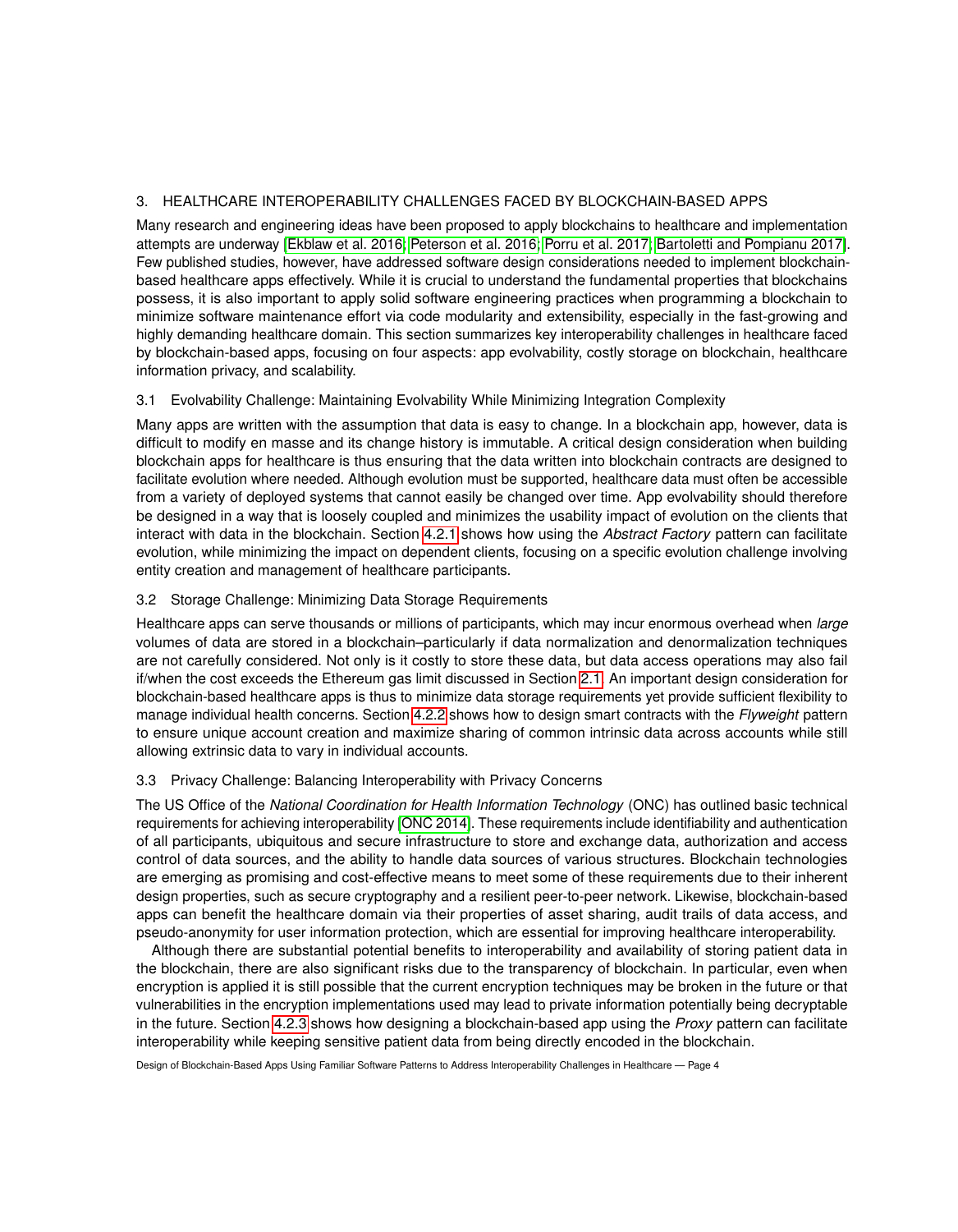3.4 Scalability Challenge: Tracking Relevant Health Changes Scalably Across Large Patient Populations

Communication gaps and information sharing challenges are serious impediments to healthcare innovation and the quality of patient care. Providers, hospitals, insurance companies, and departments within health organizations experience disconnectedness caused by delayed or lack of information flow. Patients are commonly cared for by various sources, such as private clinics, regional urgent care centers, and enterprise hospitals. A provider may have hundreds or more patients whose associated contracts must be tracked. Section [8](#page-10-0) shows how a blockchain-based app design using the *Publisher-Subscriber* pattern can be aid in scalably detecting relevant health changes.

## 4. DESIGNING BLOCKCHAIN-BASED HEALTH APPS WITH FAMILIAR DESIGN PATTERNS

This section presents the structure and functionality of the *DApp for Smart Health* (DASH)[1](#page-4-0) we are developing to explore the efficacy of applying blockchain technology to the healthcare domain. It then describes our recommendations for designing blockchain-based health apps (such as DASH or other DApps) using familiar software patterns to address the interoperability challenges described in Section 3.

## 4.1 DASH Overview

Implemented on an Ethereum test blockchain, DASH provides a web-based portal for patients to access and update their medical records, as well as submit prescription requests. Likewise, DASH allows providers to review patient data and fulfill prescription requests based on permissions given by patients. Figure [2](#page-4-1) shows the structure and workflow of DASH.



<span id="page-4-1"></span>Fig. 2. Structure and Workflow of DASH

DASH uses a *Patient Registry* contract to store a mapping between unique patient identifiers and their associated *Patient Account* contract addresses. Each *Patient Account* contract also contains a list of health providers that are granted read/write access to the patient's medical records. DASH provides basic access services to two types of users: patients and providers.

<span id="page-4-0"></span> $1$ There is no relationship between our DASH app and the Dash cryptocurrency, even though they are both based on blockchain technologies.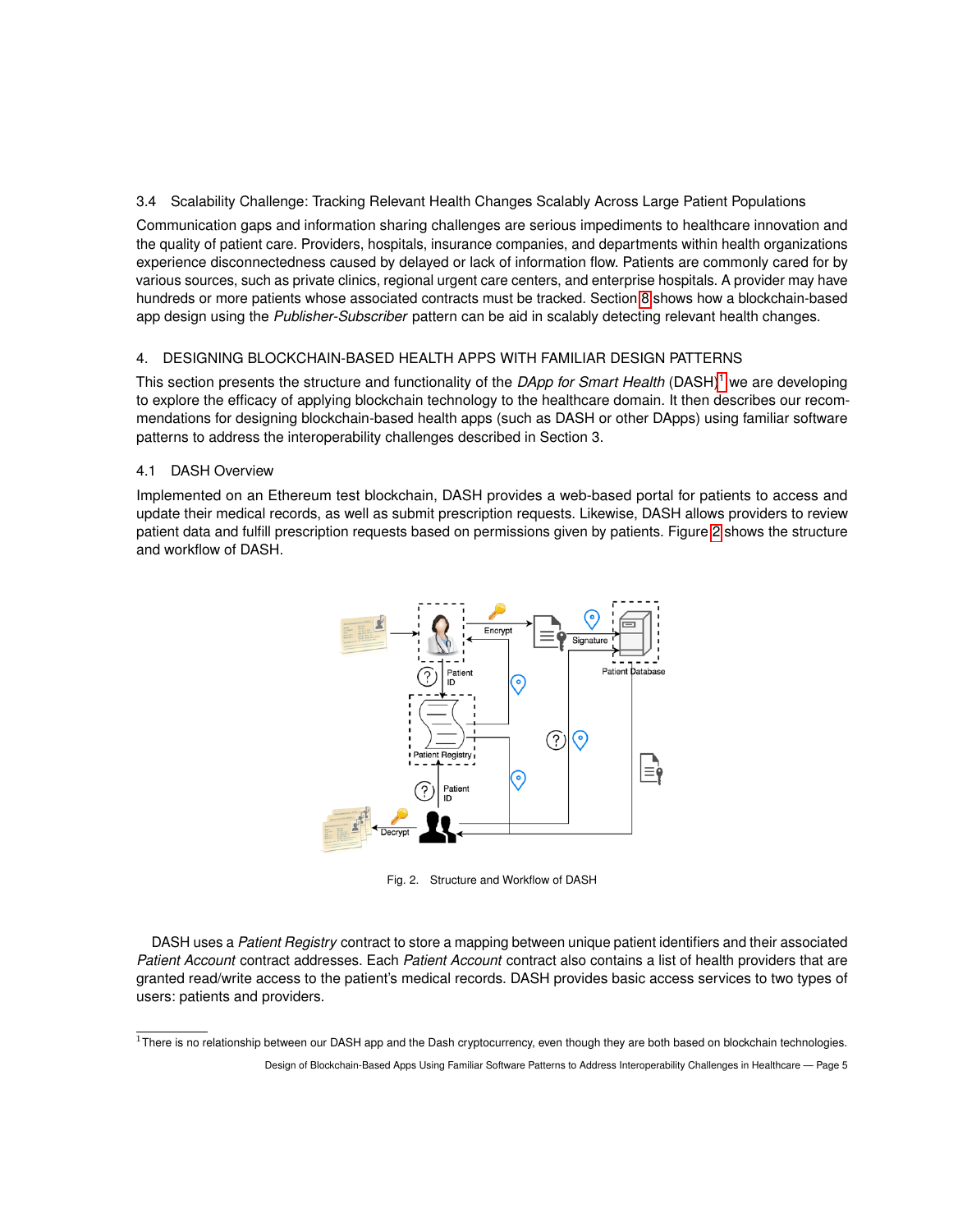## 4.2 Integrating Familiar Software Patterns to DApp Designs

The remainder of this section applies a pattern form variant to motivate and show how familiar software patterns are manifest in blockchain-based healthcare apps. In particular, we focus on four software patterns—*Abstract Factory*, *Flyweight*, *Proxy*, and *Publisher-Subscriber* [\[Gamma et al.](#page-12-7) 1995; [Buschmann et al.](#page-12-8) 2007]. We explain how these patterns are incorporated in DASH and describe the forces that they resolve in the blockchain platform<sup>[2](#page-5-1)</sup>.

Figure [3](#page-5-2) shows how DASH is designed with software patterns to address the following design challenges:



<span id="page-5-2"></span>Fig. 3. Incorporating Software Patterns to the Design of DASH

- —*Abstract Factory* assists with user/entity account creation and management based on user types.
- —*Flyweight* ensures unique account creation on the blockchain and maximizes sharing of common, intrinsic data.
- —*Proxy* protects health information privacy while facilitating seamless interactions between separate components in the system.
- —*Publisher-Subscriber* aids in scalably managing health change events and actively notifying healthcare participants only when relevant changes occur

Recommended applications of these patterns are discussed in depth below.

## <span id="page-5-0"></span>4.2.1 *Entity Creation with Abstract Factory.*

**Design problem faced by blockchain-based apps.** If a blockchain-based healthcare app needs to create entity/user accounts for an evolving, hierarchical environment (such as a large healthcare organization), one design problem is how to facilitate evolvability and ease of integration when new entities of different functions (*e.g.*, a new division or department) are introduced. In particular, the incorruptibility property of blockchain ensures that interfaces (*e.g.*, methods and state structure) of already instantiated contracts cannot be modified or upgraded. Each new version of a smart contract must be created as a new contract object on the blockchain and distributed among all the network nodes so it can be executed on demand. It is therefore important to create a design that modularizes code and minimizes interface changes over time.

For example, if a contract has a function that facilitates interactions between different departments in a highly structured hospital, without a coherent design many decisions must be made to find the appropriate departmental accounts involved (a large number of branching statements). As new departments are introduced, the decisionmaking code will likely have to change more than once with each obsolete version of contract discarded. A desired model should minimize interface changes to a contract.

<span id="page-5-1"></span> $2$ Naturally, there are other patterns relevant in this domain, which we will focus on in future work.

Design of Blockchain-Based Apps Using Familiar Software Patterns to Address Interoperability Challenges in Healthcare — Page 6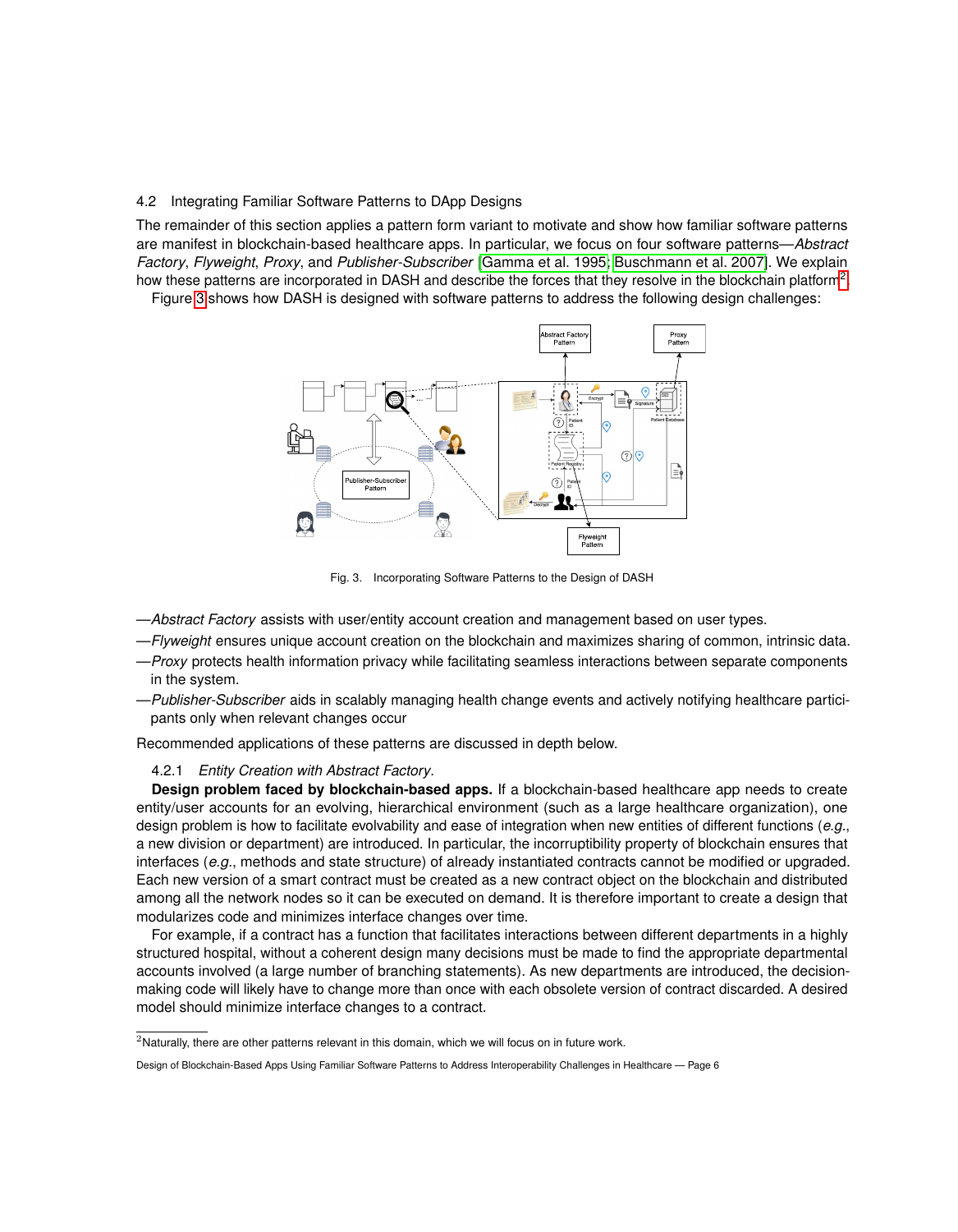**Solution** → **Apply the** *Abstract Factory* **to improve design evolvability.** Creating entities/accounts in smart contracts for an evolving, hierarchical environment can benefit from applying the *Abstract Factory* pattern [\[Gamma](#page-12-7) et al. [1995\]](#page-12-7). This pattern allows DApps like DASH to shift the responsibility for providing entity/account creation services to an abstract "factory" object (the factory itself is a contract instance). A concrete factory object can inherit methods from the abstract factory and customize them to create accounts for a specific organization/department/group of related or interacting sub-entities. When a new department is introduced, it is easy to create another concrete factory object without affecting existing contracts.

Figure [4](#page-6-0) shows the basic structure of this pattern in the context of DASH. In this design, *AbstractAccountFactory*,



<span id="page-6-0"></span>Fig. 4. Entity Creation with *Abstract Factory* in DASH

the abstract factory object, defines some common logic (*i.e.*, *createAccount* and *createOrganization* methods) shared by all concrete factories (*e.g.*, *ProviderFactory*, *InsuranceFactory*, etc). It allows these concrete factories to create families of related accounts, such as a *Provider* account and a *Provider Organization* account for the *Provider* entity. The process of creating a new entity (*e.g.*, pharmacy) in this design is completely decoupled from all other components, leaving the existing contracts intact.

**Consequences of applying Abstract Factory.** Without using a high-level abstraction, such as an abstract factory, clients interested in creating constituent accounts for an entity must access each concrete account creation factory and make many if-else decisions at runtime. This tight coupling is cumbersome since clients need to know the implementation details well to use each factory's methods correctly. For example, to create accounts for the *provider* and *insurance* entities, the client has to import both *ProviderFactory* and *InsuranceFactory* contracts and then invoke the appropriate methods (*e.g.*, *createAccount()* and *createOrganization() for the provider entity* for each account creation, as shown in Figure [5.](#page-7-1) As an entity/organization scales out and up with more components/departments, clients will be overwhelmed with the implementation details.

Entity creation with *Abstract Factory* introduces a weak coupling between the client (DApp) and specific contract implementations. In particular, newly defined entity interactions can inherit from the abstract contract to preserve common properties and have entity-specific customizations yet leave existing contracts unmodified, thus avoiding contract deprecation. The downside of using this design in a blockchain, however, is the extra cost incurred by an added layer of indirection in terms of storage for the abstract factory and computation for its instantiation.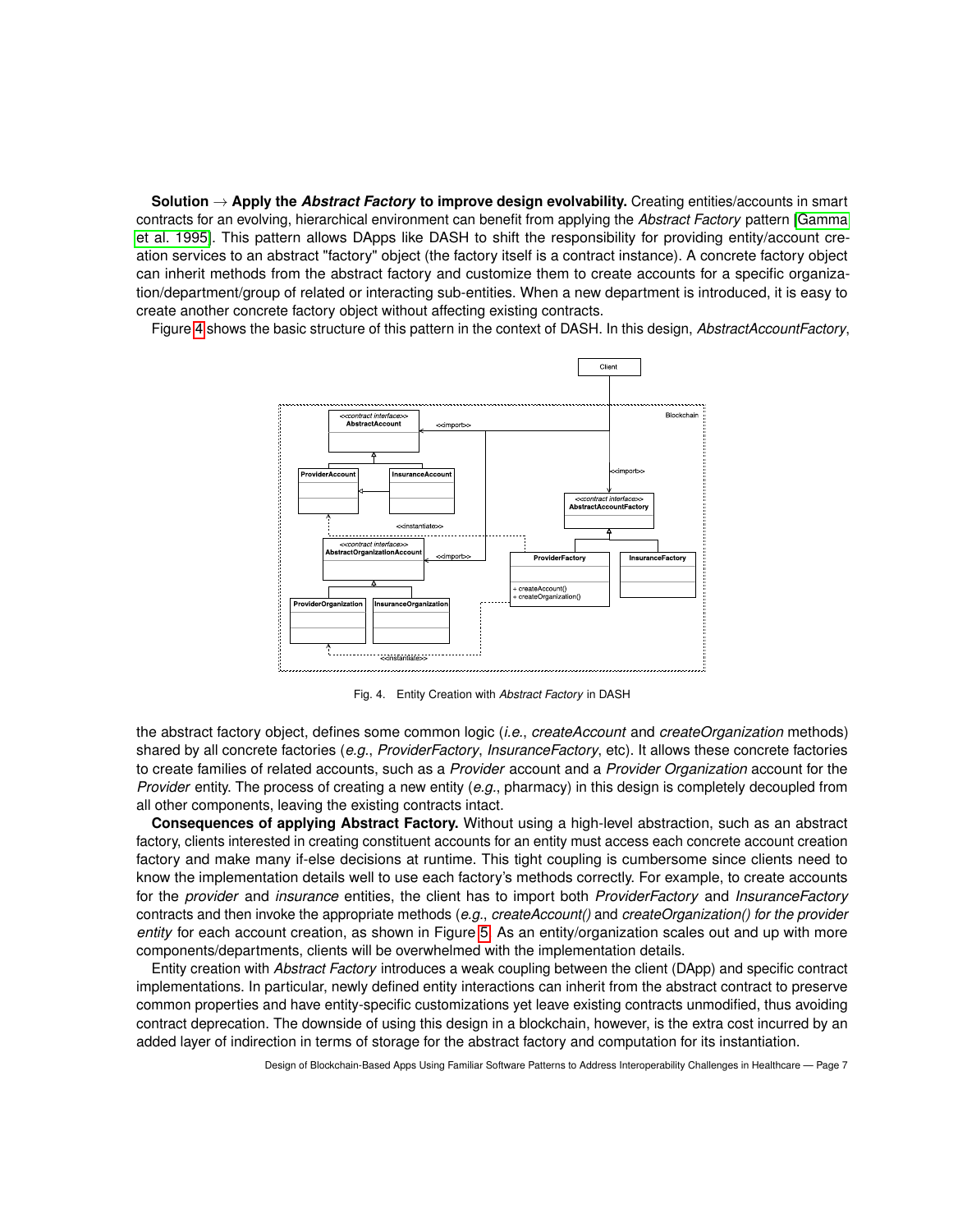#### <span id="page-7-0"></span>4.2.2 *Data Sharing with Flyweight Registry.*

**Design problem faced by blockchain-based apps.** A blockchain-based healthcare app that requires storage of some data on-chain must be designed to minimize data storage requirements by maximizing data sharing on the blockchain to avoid cost overhead. To achieve transparency and immutability, all data and transaction records maintained in the blockchain are replicated and distributed to every node in the network. To avoid high cost of data storage and unattended data when it is no longer needed, therefore, it is important to limit the amount of information stored in the blockchain.

In a large-scale healthcare scenario, if a blockchain is used to store patient billing data, there will be millions of records replicated on all blockchain miners. Moreover, billing data could include detailed patient insurance information, such as their ID#, insurance contact information, coverage details, and other aspects that the provider needs to bill for services. Capturing all this information for every patient can generate excessive amounts of data in the blockchain.

Suppose it is necessary to store some insurance and billing information (encrypted) in the blockchain. Most patients are covered by one of a relatively small subset of insurers (in comparison to the total number of patients, *e.g.*, each insurance policy may cover 10,000s or 100,000s of patients). Therefore, a substantial amount of intrinsic, non-varying information is common across patients that can be reused and shared, such as details on what procedures are covered by an insurance policy. To bill for a service, however, this common intrinsic information must be combined with extrinsic information (such as the patient's ID#) that is specific to each patient.

A good design should maximize sharing of such common data to reduce on-chain storage cost and meanwhile have the capability to provide complete data objects on demand.

**Solution** → **Apply the** *Flyweight* **pattern to minimize data storage in the blockchain.** Combining the *Flyweight* pattern [\[Gamma et al.](#page-12-7) 1995] with a factory can help minimize data storage in the blockchain. In particular, the factory can create a **registry model** that stores shared data in a common contract, *i.e.*, the registry, while externalizing varying data to be stored in entity-specific contracts. The registry can keep track of references (*i.e.*, addresses) to entity-specific contracts and return combined extrinsic and intrinsic data upon request.

Figure [6](#page-8-1) shows the flyweight registry model applied to DASH. By creating a registry model in DASH, shared patient insurance information is stored only once in the registry, avoiding an exorbitant amount of memory

![](_page_7_Figure_7.jpeg)

<span id="page-7-1"></span>Fig. 5. Without the Application of *Abstract Factory* Pattern to DASH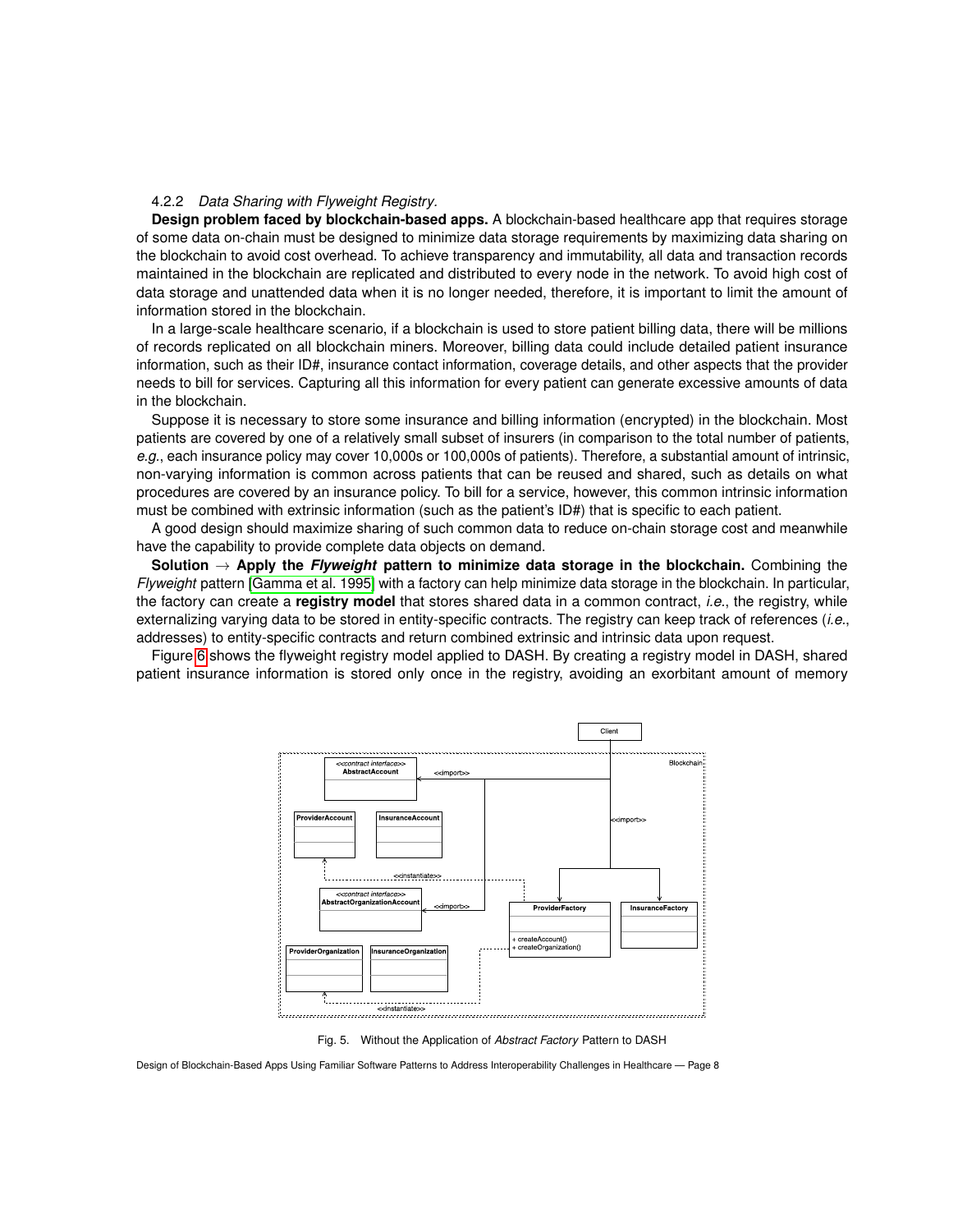![](_page_8_Figure_0.jpeg)

<span id="page-8-1"></span>Fig. 6. Applying the Flyweight Registry Model to DASH

usage from saving repeated data in all patient accounts. Varying, patient-specific billing information is stored in corresponding patient-specific account contracts.

The registry in DASH also maintains a mapping between unique user identifiers and the referencing addresses of patient account contracts to prevent account duplication. At account creation, only if no account with the specified patient identifier exists in the registry does it create a new account; otherwise the registry retrieves the address associated with the existing account contract. To retrieve complete insurance and billing information of a particular patient, clients need only invoke a function call from the registry with the patient identifier to obtain the combined intrinsic and extrinsic data object.

**Consequences of applying the** *Flyweight* **pattern.** The flyweight registry model provides better management to the large object pool (such as user accounts in the example above). It minimizes redundancy in similar objects by maximizing data and operation sharing. Particularly in the previous example, if common insurance policy details are stored in each patient's contract directly, the cost to change a policy detail will be immense, since it will require rewriting a huge number of impacted contracts. Data sharing with flyweight registry helps minimize the cost of changes to the intrinsic state in blockchain apps.

One downside of applying the *Flyweight* pattern, however, is the added layer of complexity, which may add overhead to clients. For example, creating the flyweight contract is another transaction to verify and include in the blockchain before it can be used. Although, this extra step can be outweighed by the efficiency in entity/data management this model provides.

## <span id="page-8-0"></span>4.2.3 *Privacy Protection with Proxy and Oracle.*

**Design problem faced by blockchain-based apps.** If a blockchain-based healthcare app must expose sensitive data or meta data (such as patient identifying information) on the blockchain, it must be designed to maximize health data privacy on the blockchain while facilitating health information exchange. In particular, a fundamental aspect of a blockchain is that the data and all change history stored in the blockchain are public, immutable, and verifiable. For financial transactions that are focused on proving that transfer of an asset occurred, these properties are critical. When the goal is to store data in the blockchain, however, it is important to understand how these properties will impact the use case.

For example, storing patient data in the blockchain can be problematic since it requires that data be public and immutable. Although data can be encrypted before being stored, should all patient data be publicly distributed to all blockchain nodes? Even if encryption is used, the encryption technique may be broken in the future or bugs in the implementation of the encryption algorithms or protocols used may make the data decryptable in the future. Immutability, however, prevents owners of the data from removing the data change history from the blockchain if a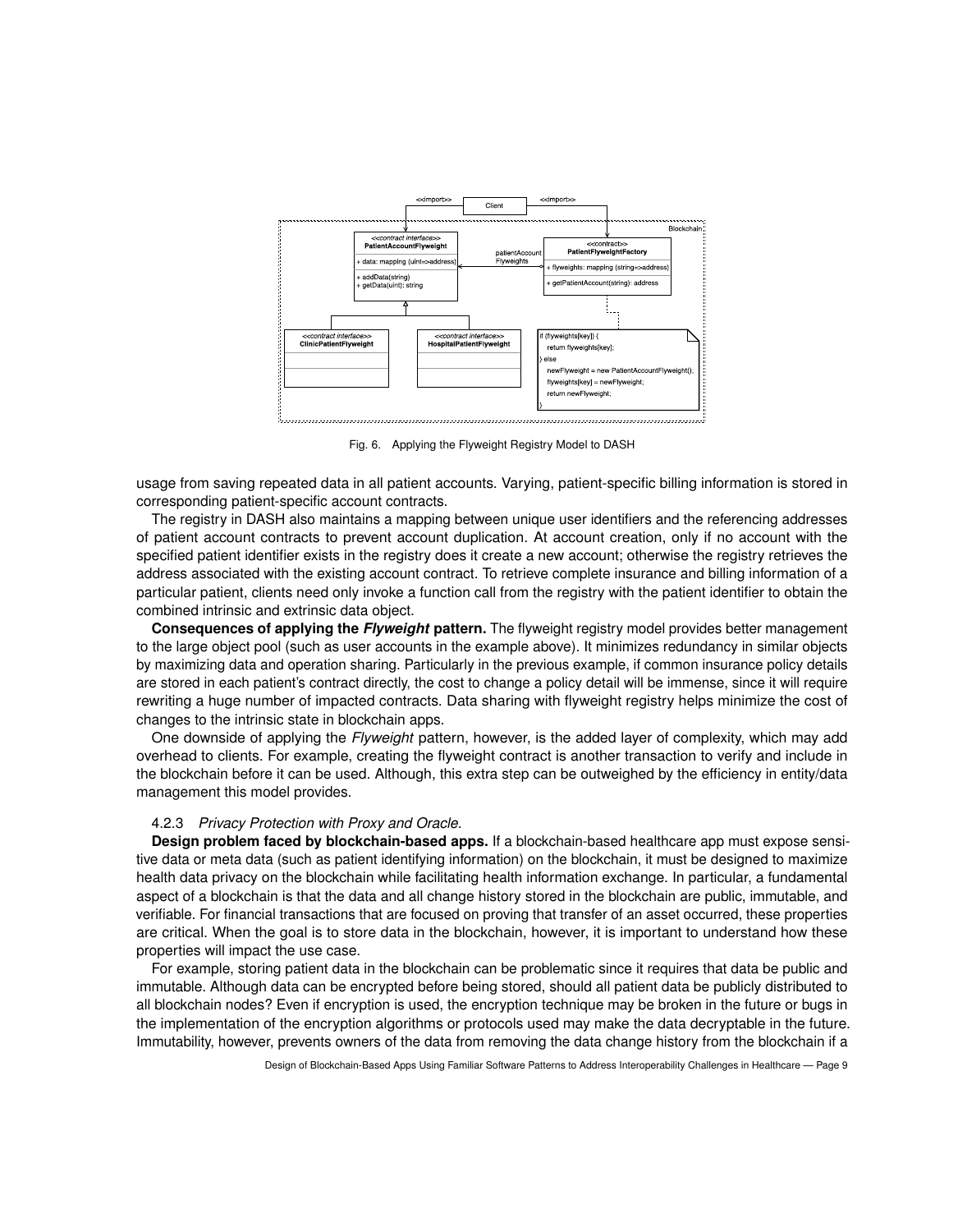security flaw is found. Many other scenarios, ranging from discovery of medical mistakes in the data to changing standards may necessitate the need to change the data over time.

In scenarios where the data may need to be changed, the public and immutable nature of the blockchain creates a fundamental tension that must be resolved. On the one hand, healthcare providers would like incorruptible data so it cannot be compromised. At the same time, providers want the data changeable and secure to protect patient privacy and account for possible errors. An interoperable app should protect patient privacy and also ensure data integrity.

**Solution** → **Apply the** *Proxy* **pattern to enable secure and private data services.** Combining the *Proxy* pattern [\[Gamma et al.](#page-12-7) 1995] with a data retrieving service (such as Oracle [\[Foundation 2015a\]](#page-12-9)) can enable secure and private data services. The Oracle network is a third-party service that allows a contract to query/retrieve data sources outside the blockchain address space and ensures data retrieved is genuine and uncompromised. To reduce computational costs on-chain, a proxy can be created to provide some lightweight representation or placeholder for the real data object until its retrieval is required.

Figure [7](#page-9-0) shows the application of a proxy in DASH. DASH uses a proxy contract to expose some simple

![](_page_9_Figure_4.jpeg)

<span id="page-9-0"></span>Fig. 7. Application of a Proxy in DASH

metadata about a patient and later refer to the heavyweight implementation on demand to obtain the complete data via an Oracle. Each read request and modification operation can be logged in an audit trail that is transparent to the entire blockchain network for verification against data corruption. In the case of a proxified contract (heavyweight implementation) being updated with a new storage option (*e.g.*, replacing an Oracle with some other data service), the interface to the proxy contract can remain unchanged, encapsulating low-level implementation variations.

**Consequences of applying the** *Proxy* **pattern.** A proxy object can perform lightweight housekeeping or auditing tasks by storing some commonly used metadata in its internal states without having to perform expensive operations (such as retrieving health data from an Oracle service). It follows the same interface as the real object and can execute the original heavyweight function implementations as needed. It can also hide information about the real object from the client to protect patient data privacy.

However, *Proxy* may cause disparate behavior when the real object is accessed directly by some client while the proxy surrogate is accessed by others. Nonetheless, proper usage of a proxy with an Oracle service can provide a channel for protected information exchange.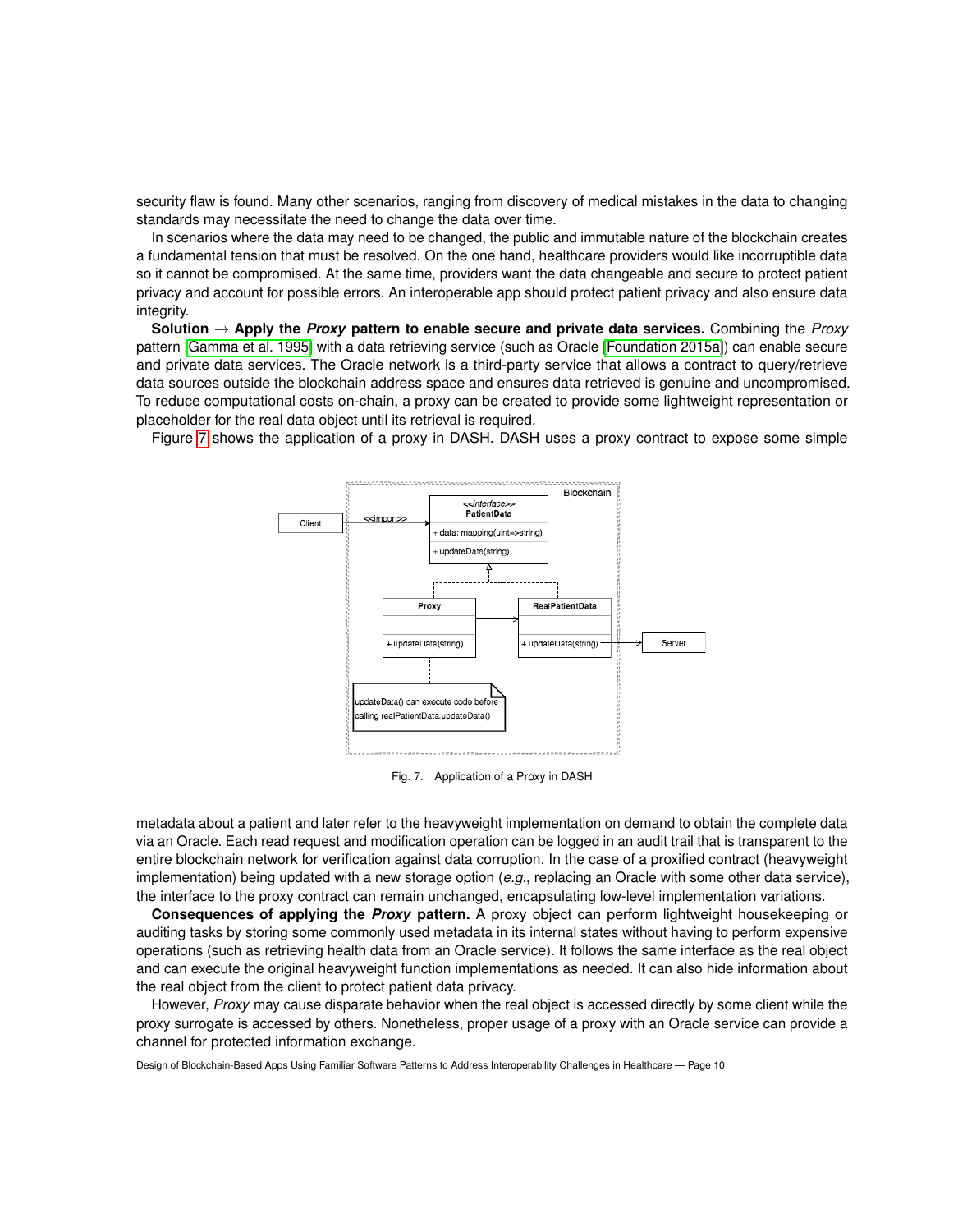#### 4.2.4 *Tracking Changes with a Notification Service.*

**Design problem faced by blockchain-based apps.** A blockchain-based healthcare system that needs to track relevant health changes across large patient populations must be desgned to filter out useful healthrelated information from communication traffic (*i.e.* transaction records) in the blockchain. For example, the Ethereum blockchain maintains a public record of contract creations and operation executions along with regular cryptocurrency transactions. The availability of this information makes blockchain a more autonomous approach to improve the coordination of patient care across different teams (*e.g.*, physicians, pharmacists, insurance agents, etc) who would normally communicate through various channels with a lot of manual effort, such as through telephoning or faxing. Due to the continually growing list of records on the blockchain, however, directly capturing any specific health-related topic from occurred events implies exhaustive transaction receipt lookups and topic filtering, which requires non-trivial computation and may result in delayed responses.

A good model should facilitate coordinated care and support relevant health information relays. For instance, care should be seamless from the point when a patient self-reports illness (through a health DApp interface) to the point when they receive the prescriptions created by their primary care provider; clinical reports and follow-up procedure should be relayed to and from the associated care provider offices in a timely manner.

**Solution** → **Apply the** *Publisher-Subscriber* **pattern to facilitate scalable information filtering.** Incorporating a notification service using the *Publisher-Subscriber* pattern [\[Buschmann et al.](#page-12-10) 1996] can facilitate scalable information filtering. In this design, changes in health activities are only broadcast to providers that subscribe to events relating to their patients. It alleviates tedious filtering of which care provider should be notified about patient activities as large volumes of transactions take place. It also helps maintain an interoperable environment that allows providers across various organizations to participate. To avoid computation overhead on the blockchain, the actual processing of patient activities data can be done off-chain by a DApp server.

Specifically, when the publisher sends an update, its subscribers only need to do a simple update to an internal state variable that records the publisher's address, which the DApp server actively monitors for change. When a change occurs, the responsibility for the heavy computational content filtering task (*e.g.,* retrieving the change activity from the publisher using the address) is delegated to the DApp server from the blockchain. The DApp server is context-aware at this point because each subscriber has an associated contract address accessible by the server. The server can then filter the content based on subscribed topics and update the contract states of appropriate subscribers as needed.

Figure [8](#page-10-0) shows the design of DASH using the *Publisher-Subscriber* pattern for the notification service. In DASH, events associated with patient-reported sickness symptoms (a concrete *Topic*) are subscribed to by the patient's primary care provider and pharmacist. When this event occurs, the *PatientPublisher* contract notifies the *Subscriber*s by updating the *state* value in the concrete subscriber contracts. DASH server, which actively

![](_page_10_Figure_6.jpeg)

<span id="page-10-0"></span>Fig. 8. Using the *Publisher-Subscriber* Pattern to Provide Notification Service in DASH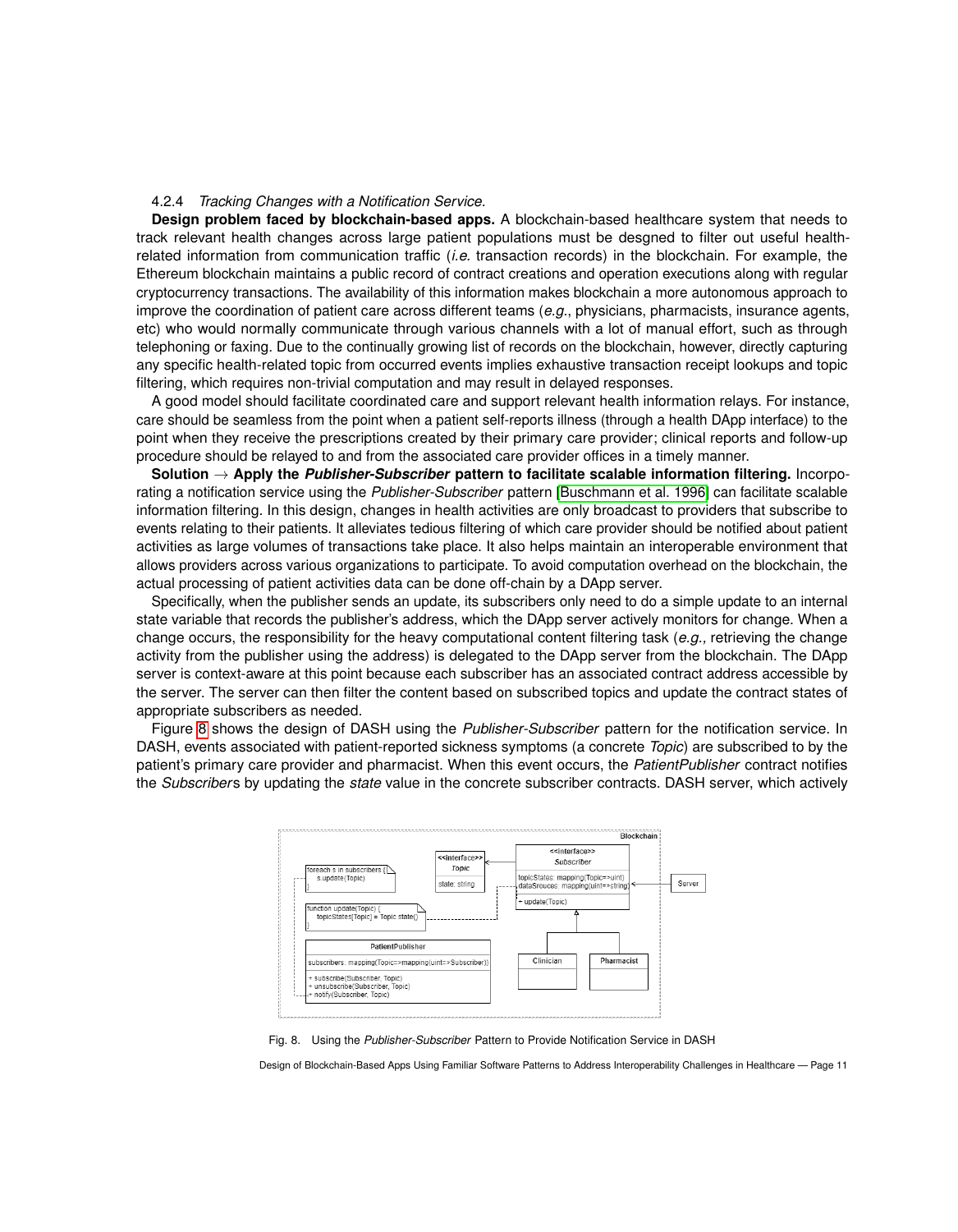monitors for changes in the subscriber states, finds the updated status and in turn queries the latest patient health changes to pass onto the proper provider subscribers.

**Consequences of applying the** *Publisher-Subscriber* **pattern.** Applying a notification service in a healthcare DApp design is useful when a state change in one contract must be reflected in others without keeping the contracts tightly coupled. Adding/removing subscribers and topics is trivial as it only requires minimal changes in the state variables. It also makes topic/content filtering more manageable when subscription relations are clearly defined in each participant's contract state. In addition, this design enables communication across participants from various organizations, as required of an interoperable system.

The limitations of using a notification service on the blockchain include (1) delays in updates received by subscribers due to the extra step of validation required by the blockchain infrastructure and (2) high storage costs associated with defining very fine-grained topic subscriptions on-chain.

Concretely, the order of which transactions are to be executed and verified is determined by the miners based on the transaction fees paid by the senders and how long transactions have been in the transaction pool. Transactions with the highest priority will be executed first and added to the blockchain sooner, which could cause delays in the notification service.

If subscribers want to receive fine-grained message topics, the amount of computation for filtering out the messages sent out by publishers may be prohibitively expensive. This overhead may result in either failure to publish messages due to gas shortage or unacceptable implementation costs. One solution is to have broader topics with fewer filter requirements on-chain and handle more detailed message filtering off the blockchain.

## 5. RELATED WORK

Although relatively few papers focus on realizing software patterns in blockchains, many relate to healthcare blockchain solutions and design principles in this space. This section gives an overview of related research on (1) the challenges of applying blockchain-based technology in the healthcare space and innovative implementations of blockchain-based healthcare systems and (2) design principles and recommended practice for blockchain application implementations.

#### 5.1 Challenges of healthcare blockchain and proposed solutions.

Ekblaw et al. [\[Ekblaw et al.](#page-12-5) 2016] proposed MedRec as an innovative, working healthcare blockchain implementation for handling EHRs, based on principles of existing blockchains and Ethereum smart contracts. The MedRec system uses database "Gatekeepers" for accessing a node's local database governed by permissions stored on the MedRec blockchain. Peterson et al. [\[Peterson et al.](#page-13-0) 2016] presented a healthcare blockchain with a single centralized source of trust for sharing patient data, introducing "Proof of Interoperability" based on conformance to the FHIR protocol as a means to ensure network consensus.

## 5.2 Applying software design practice to blockchain.

Porru et al. [\[Porru et al.](#page-13-1) 2017] highlighted evident challenges in state-of-the-art blockchain-oriented software development by analyzing open-source software repositories and addressed future directions for developing blockchain-based software. Their work focused on macro-level design principles such as improving collaboration, integrating effective testing, and evaluations of adopting the most appropriate software architecture. Bartoletti et al. [\[Bartoletti and Pompianu 2017\]](#page-12-6) surveyed the usage of smart contracts and identified nine common software patterns shared by the studied contracts, *e.g.*, using "oracles" to interface between contracts and external services and creating "polls" to vote on some question. These patterns summarize the most frequent solutions to handle some repeated scenarios.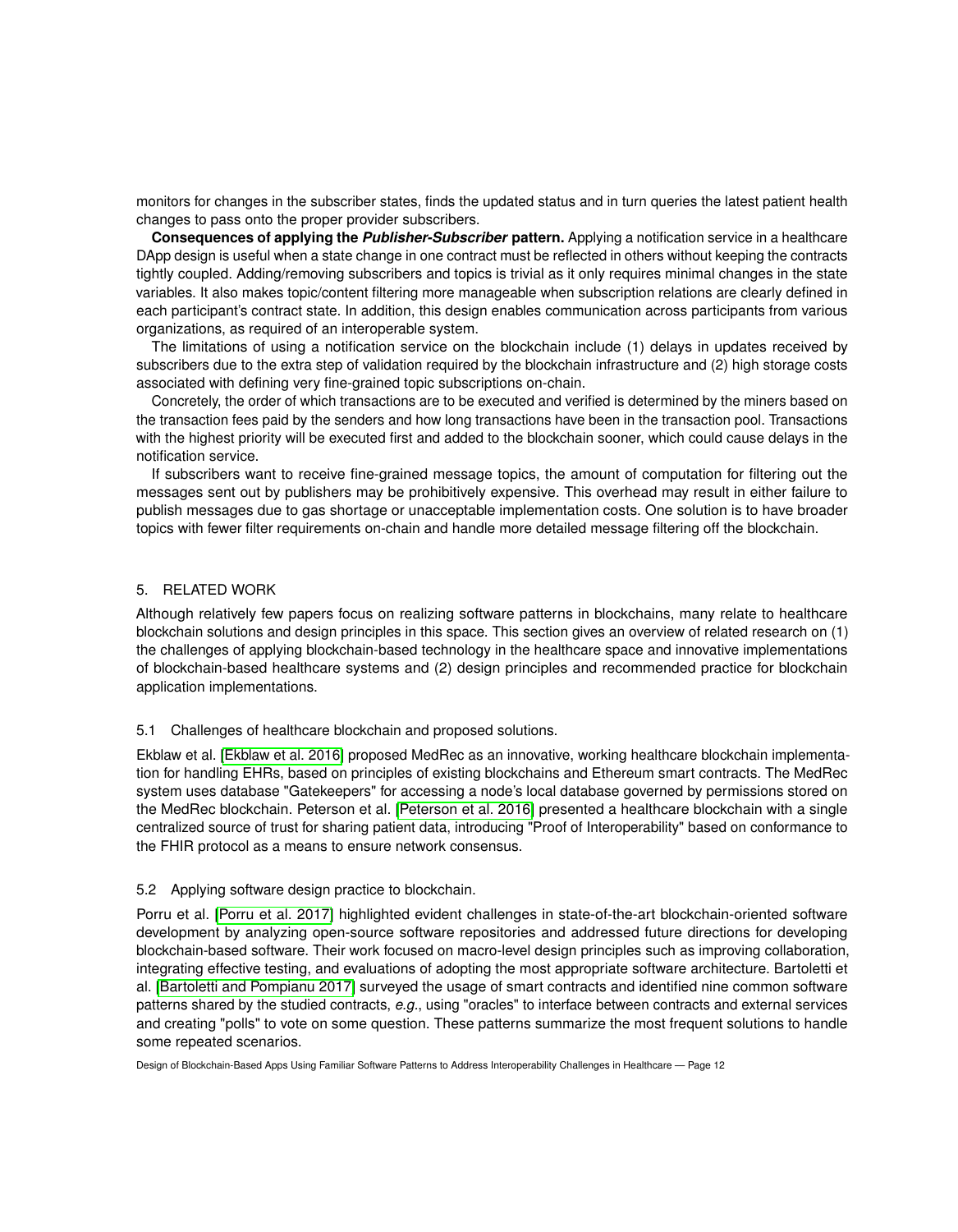#### 6. CONCLUDING REMARKS

Blockchain and its programmable smart contract provide a platform for creating decentralized apps that have the potential to improve healthcare interoperability. Leveraging this platform in a decentralized and transparent manner, however, requires that key design concerns be addressed. These concerns include—but are not limited to application system evolvability, storage requirements minimization, patient data privacy protection, and application scalability across large number of users. This paper described these concerns and showed how we are mitigating these challenges in our blockchain-based *DApp for Smart Health* (DASH) using familiar software patterns–*Abstract Factory*, *Flyweight*, *Proxy*, and *Publisher-Subscriber*.

Based on our experience developing the DASH case study, we learned the following lessons:

- —The public, immutable, and verifiable properties of the blockchain enable a more interoperable environment that is not easily achieved using traditional approaches that mostly rely on a centralized server or data storage.
- —Each time a smart contract is modified, a new contract object is created on the blockchain. Important design decisions must therefore be made in advance to avoid the cost and storage overhead caused by contract interface change.
- —To best leverage these properties of blockchain in the healthcare context, concerns regarding system evolvability, storage costs, sensitive information privacy, and application scalability must be taken into account.
- —Combining time-proven design practices with the unique properties of the blockchain enables the creation of DApps that are more modular, easier to integrate and maintain, and less susceptible to change.

Our future work will extend the app described in Section 4 to delve into the challenges and pinpoint the most practical design process in creating a blockchain-based healthcare architecture. In addition, we will explore the potential application of other software patterns to handle various challenges, such as security, dependability, and performance. One approach will evaluate the efficacy of applying software patterns to this architecture (*e.g.,* via performance metrics related to time and cost of computations or assessment metrics related to its feasibility) compared to other alternative designs (such as designs without using software patterns). We will also investigate extensions of the blockchain from a healthcare perspective, such as creating an alternative health chain that exclusively serves the healthcare sector.

## **REFERENCES**

- <span id="page-12-6"></span>Massimo Bartoletti and Livio Pompianu. 2017. An empirical analysis of smart contracts: platforms, applications, and design patterns. *arXiv preprint arXiv:1703.06322* (2017).
- <span id="page-12-8"></span>Frank Buschmann, Kelvin Henney, and Douglas Schmidt. 2007. *Pattern-oriented Software Architecture: On Patterns and Pattern Languages*. Vol. 5. John Wiley & Sons.
- <span id="page-12-10"></span>Frank Buschmann, Regine Meunier, Hans Rohnert, Peter Sommerlad, and Michael Stal. 1996. *Pattern-oriented Software Architecture: A System of Patterns*. Vol. 1. John Wiley & Sons.
- <span id="page-12-3"></span>Vitalik Buterin. 2014. Ethereum: A next-generation smart contract and decentralized application platform. *URL https://github. com/ethereum/wiki/wiki/% 5BEnglish% 5D-White-Paper* (2014).
- <span id="page-12-2"></span>K DeSalvo and E Galvez. 2015. Connecting health and care for the nation: a shared nationwide interoperability roadmap. *Health IT Buzz* (2015).
- <span id="page-12-5"></span>Ariel Ekblaw, Asaph Azaria, John D Halamka, and Andrew Lippman. 2016. A Case Study for Blockchain in Healthcare: "MedRec" prototype for electronic health records and medical research data. (2016).

<span id="page-12-9"></span>Ethereum Foundation. 2015a. ORACLIZE LIMITED. (2015). <http://www.oraclize.it/>

<span id="page-12-4"></span>Ethereum Foundation. 2015b. Solidity. (2015). <https://solidity.readthedocs.io/en/develop/>

- <span id="page-12-7"></span>Erich Gamma, John Vlissides, Ralph Johnson, and Helm. Richard. 1995. *Design Patterns: Elements of Reusable Object-Oriented Software*. Pearson Education.
- <span id="page-12-1"></span>David Johnston, Sam Onat Yilmaz, Jeremy Kandah, Nikos Bentenitis, Farzad Hashemi, Ron Gross, Shawn Wilkinson, and Steven Mason. 2014. The General Theory of Decentralized Applications, DApps. *GitHub, June* 9 (2014).

<span id="page-12-0"></span>Satoshi Nakamoto. 2012. Bitcoin: A peer-to-peer electronic cash system, 2008. *URL: http://www. bitcoin. org/bitcoin. pdf* (2012).